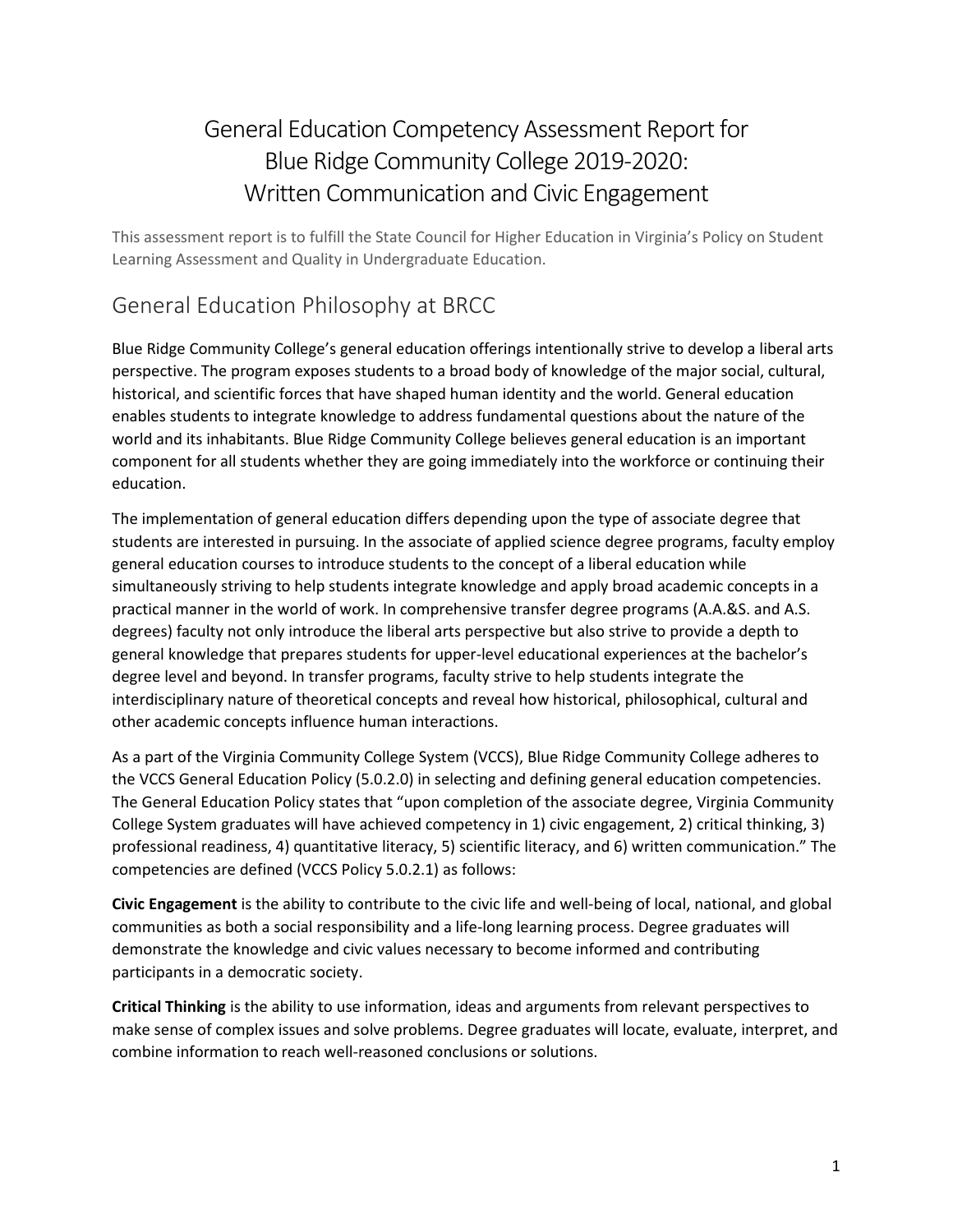**Professional Readiness** is the ability to work well with others and display situationally and culturally appropriate demeanor and behavior. Degree graduates will demonstrate skills important for successful transition into the workplace and pursuit of further education.

**Quantitative Literacy** is the ability to perform accurate calculations, interpret quantitative information, apply and analyze relevant numerical data, and use results to support conclusions. Degree graduates will calculate, interpret, and use numerical and quantitative information in a variety of settings.

**Scientific Literacy** is the ability to apply the scientific method and related concepts and principles to make informed decisions and engage with issues related to the natural, physical, and social world. Degree graduates will recognize and know how to use the scientific method, and to evaluate empirical information.

**Written Communication** is the ability to develop, convey, and exchange ideas in writing, as appropriate to a given context and audience. Degree graduates will express themselves effectively in a variety of written forms.

Furthermore, BRCC complies with the VCCS General Education Policy by assessing each of the six competency areas outlined above in accordance with SACSCOC accreditation standards and SCHEV policy.

### General Education Assessment Schedule

BRCC assesses the general education competencies on a three year cycle. Within the first three year period, each competency will be assessed either directly or indirectly. The following three year period, or cycle 2, each competency will be assessed on the level they were not previously assessed. The chart below demonstrates how alternating assessments will occur for each competency.

| Table 1                    | Cycle 1       |          | Cycle 2       |               |          |               |
|----------------------------|---------------|----------|---------------|---------------|----------|---------------|
|                            |               | $2020 -$ |               |               | 2023-    |               |
| Competency                 | 2019-2020     | 2021     | 2021-2022     | 2022-2023     | 2024     | 2024-2025     |
| Written                    | <b>Direct</b> |          |               | Indirect      |          |               |
| <b>Communication</b>       |               |          |               | (VPT)         |          |               |
|                            | Indirect      |          |               | <b>Direct</b> |          |               |
| <b>Civic Engagement</b>    | (PSRI)        |          |               |               |          |               |
| Quantitative               |               | Direct   |               |               | Indirect |               |
| Literacy                   |               |          |               |               | (QR)     |               |
|                            |               | Indirect |               |               | Direct   |               |
| <b>Scientific Literacy</b> |               | (SR)     |               |               |          |               |
| Professional               |               |          | <b>Direct</b> |               |          | Indirect      |
| <b>Readiness</b>           |               |          |               |               |          | (PSRI)        |
|                            |               |          | Indirect      |               |          | <b>Direct</b> |
| <b>Critical Thinking</b>   |               |          | (TER)         |               |          |               |

Specifics for indirect and direct assessments including the measurement tool for each competency are outlined under each competency separately.

Direct assessment of general education competencies is performed on student work drawn from course assignments. We have two different procedures at work: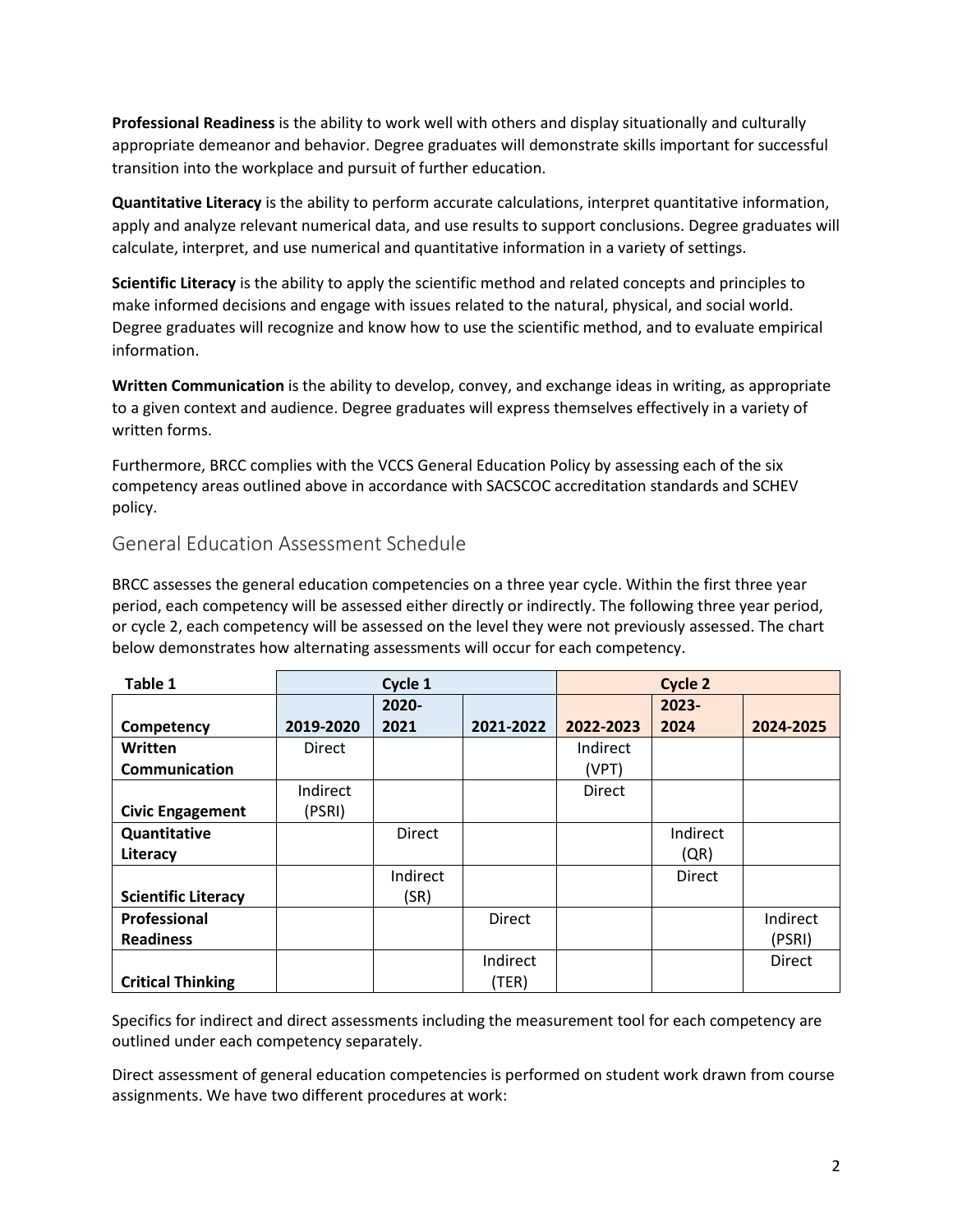- (1) For our Occupational/Technical (A.A.S.) programs, we ask each year that as part of the program's overall General Education assessment strategy, they perform a course-embedded assessment of the highlighted competency for that year. For this report, all A.A.S. program heads were asked to identify a program course for 2019-20 in which they would assess the Written Communication competency using student work in that course.
- (2) For our Transfer (A.A.& S. and A.S.) programs, it is more difficult to pin down specific courses that are representative of "the program," as students seeking to transfer may be in any of several hundred courses fulfilling either General Education or transfer elective requirements. We have instead developed a system to promote General Education assessment within General Education coursework based on the distribution requirements within the A.A.&S. and A.S. degrees. As part of this system, we assess across all the competencies every year; for the purposes of reporting, we will document activities supporting the themed competency since the last report. This report will include assessment data form 2017-18 (pilot year), 2018-19, and 2019-20.

Both processes will be described in detail below. As the BRCC assessment team developed a strategy for General Education assessment, we focused first on building a process that directly engaged faculty, tied General Education assessment to classroom delivery and assignment design, and presented assessment results in a way that offered a framework for improvement.

## Competency: Written Communication

Written Communication is the ability to develop, convey, and exchange ideas in writing, as appropriate to a given context and audience.

For direct assessment of student work, BRCC has designated five measurable outcomes under Written Communication:

WC1: Demonstrate proper use of terminology, notation, and/or written conventions used in the field of study.

WC2: Produce substantially error-free prose in response to writing assignments.

WC3: Understand and interpret complex materials.

WC4: Assimilate and organize content in order to develop and present an idea.

WC5: Avoid plagiarism by appropriately incorporating and citing source information for an academic project, paper or performance.

The assessment rubrics for each outcome are included in Appendix A. Outcomes and rubrics were chosen, developed, and approved by faculty across all disciplines as part of a year long process, and continue to be revised and updated. Multiple sources were considered and adapted, including the existing set of VCCS Communication outcomes prior to the revision. Rubric statements are modeled after the AAC&U Written Communication VALUE Rubric and borrow heavily from that source but have been significantly modified to better align with our assessment structure.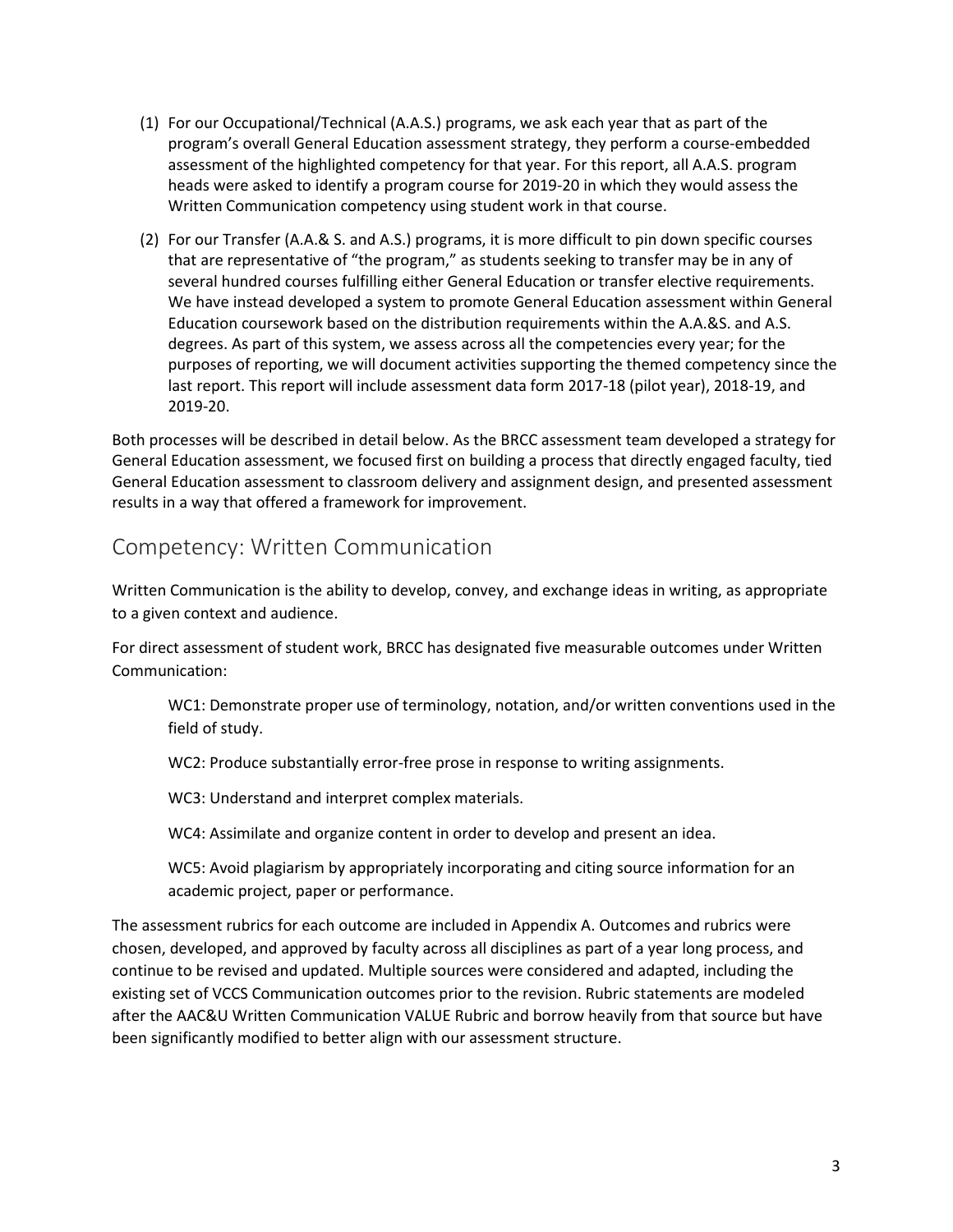## General Education assessment within General Education coursework: the role of the General Education Clusters

The cluster model of General Education assessment was created at BRCC to address specific identified weaknesses in the then- existing assessment process. Administration of graduation assessments across the College each year suffered from a lack of specific results, leading to little "faculty buy-in." Faculty were presented with the results each year and asked to develop some scheme for improvement based on the results, yet the results had little to no connection to the one area faculty specifically have the power to change: how they present and assess the material within their own classrooms. Working under the standing BRCC Research and Assessment Committee, a group of faculty and assessment personnel began to investigate other models of assessment. The work was supported in part by a grant from Lumina to investigate an assessment framework titled the Degree Qualifications Profile (DQP), which in turn connected the group to the content and ideas promoted by the National Institute of Learning Outcomes Assessment (NILOA) and the AAC&U. The core curriculum structure used by our major transfer partner and partner in the Lumina grant, James Madison University (JMU), also had a part in the design; JMU presents its core distribution requirements as clusters, and associates student learning outcomes with each cluster of requirements.

BRCC adopted a general education assessment approach based on content, or cluster areas aligned with the distribution requirements for General Education within the VCCS. The cluster areas for assessment purposes are as follows:

- English composition and literature
- Fine arts and humanities
- Mathematics
- Science
- History and social sciences

Each cluster area was assigned a leader. This leader is a faculty member responsible for coordinating the assessment of general education competencies in courses in their cluster. The General Education Assessment Coordinator is a faculty member responsible for overall direction of assessment activities and supports the work of each cluster leader. Cluster leaders and the General Education Assessment Coordinator meet weekly throughout the academic year, and the group functions collectively as the general education assessment team and performs the scoring of artifacts across all clusters. Representatives from the Office of Institutional Research and Effectiveness also attend these weekly meetings and participate in scoring and other activities.

In the first stage of designing the process, each cluster leader worked with the faculty to determine just what those common themes were for their cluster. Each cluster decided on a set of outcomes that could be found and assessed within their courses. The current association of clusters and outcomes is provided in Appendix B.

The procedure for assessing the competencies in general education courses is well established. Based on the schedule of general education assessments (Table 1), and the identified objective to be assessed by direct methods in the academic year, the group selects courses for initial assessment at the beginning of the academic year. Each cluster lead reaches out to the faculty teaching that course and works with them to determine an appropriate artifact for assessment that demonstrates some of the outcomes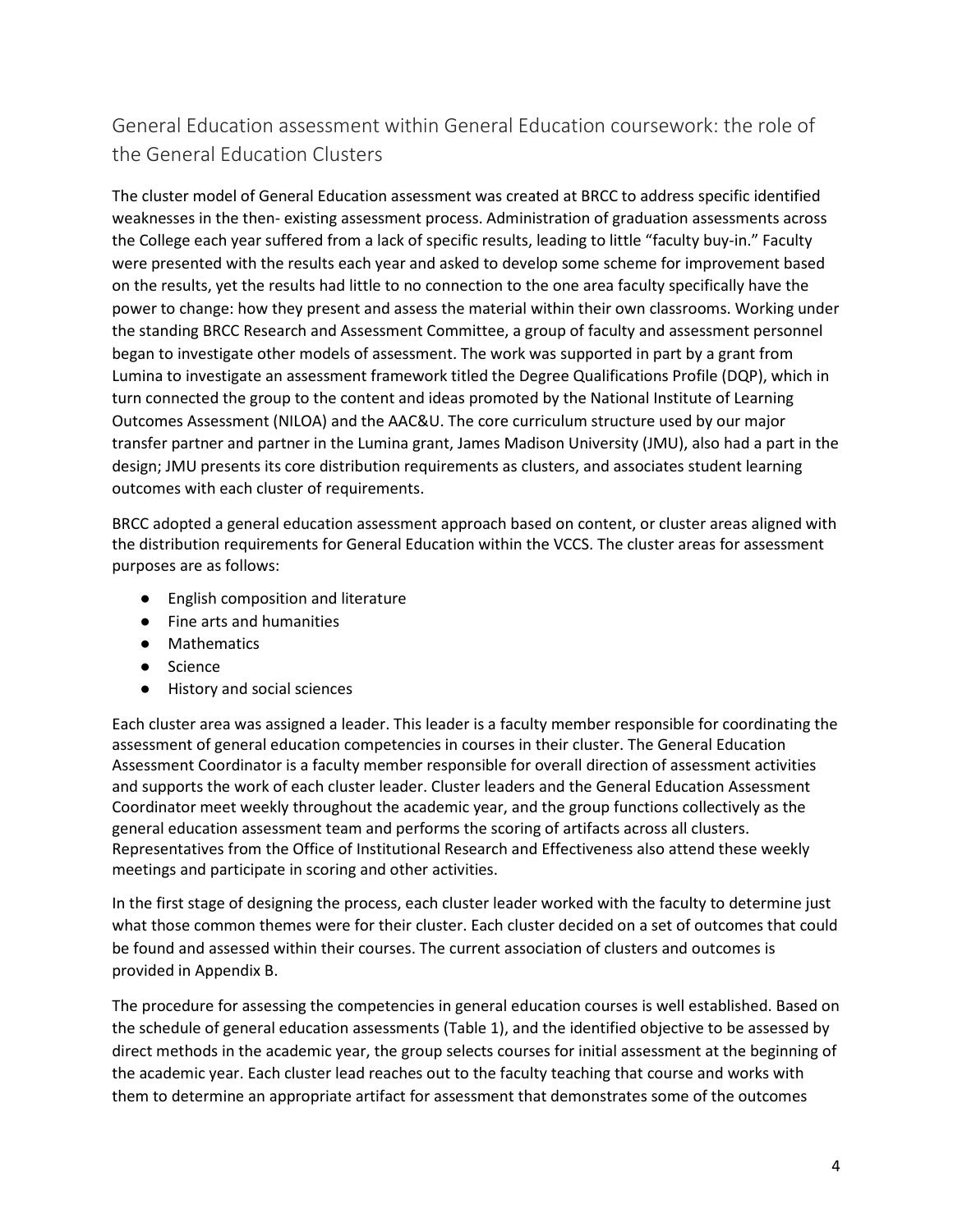associated with that cluster. Faculty may also ask to have outcomes assessed that are not usually under that cluster if the information will be helpful. AAC&U style rubrics for each outcome exist (the group maintains a "rubric cookbook" which is updated every year) and are written broadly enough to be applicable to various artifacts. Then, the cluster leader works with the teaching faculty to determine criteria as to how the general rubric applies to the specifics of the assignment, and what in particular the assessment team should be looking for.

For smaller courses with only one or two sections, the team will simply score all the work from that course. For larger multi-section courses, the coordinator generates random samples of at least 60 students. All sections are incorporated into the assessment process, including those taught as Dual Enrollment sections in our local high schools. The cluster leads work with the course faculty to collect the artifacts. The leader invites faculty to attend a meeting to describe the assignment and content necessary for the group to accurately assess the student work; if the course faculty are not available in person, they will have filled out a cover sheet and spoken with their lead to communicate the information.

Immediately following the presentation on the assignment, the assessment team norms by assessing four sample student artifacts and discussing. Each leader is assigned a selection of student work to rubric on their own, and each work will have at least three team members scoring it. After scoring is completed, the group discusses observations and notes strengths and weaknesses and possibilities for improving student performance. The cluster leaders share the initial assessment report with the course faculty and ask them to pick one thing to work on for the following year and come up with an action plan. Action plans have included revising existing assignments, creating new assignments to better align with outcomes, and creating new course activities to better support assignments.

In the following year, the courses go through a second round of assessment to see if changes in student performance have occurred after the action plan has been implemented. A comparable selection of student work is taken for scoring, and at the end of the process, the course faculty receive a detailed report of the whole two year process from start to finish. After the initial year, we have had two sets of course in play each year – one set entering the initial assessment phase and another in the follow-up phase.

At least one competency will be assessed each year, but there is no set schedule for when assessment of each competency at the general education course level will take place. We assess multiple competencies each year in various general education courses.

Assessment results for Written Communication within the General Education Clusters (AY 2017- 18, 2018-19, 2019-20)

We began piloting our new process the year before the SCHEV/VCCS changes to General Education were formally adopted. At this point, we were aware in the broad sense of what the upcoming changes would be and determined that many of our existing Written Communication outcomes would remain suitable, leading to our choice of this competency for our first report. Much thought and discussion went into how we would report on our activities at the institutional level. Part of the challenge is that our approach for this piece of General Education assessment does not fit the "this year we do this competency" model, but this is resolved by aggregating results over the multi-year period leading up to the report.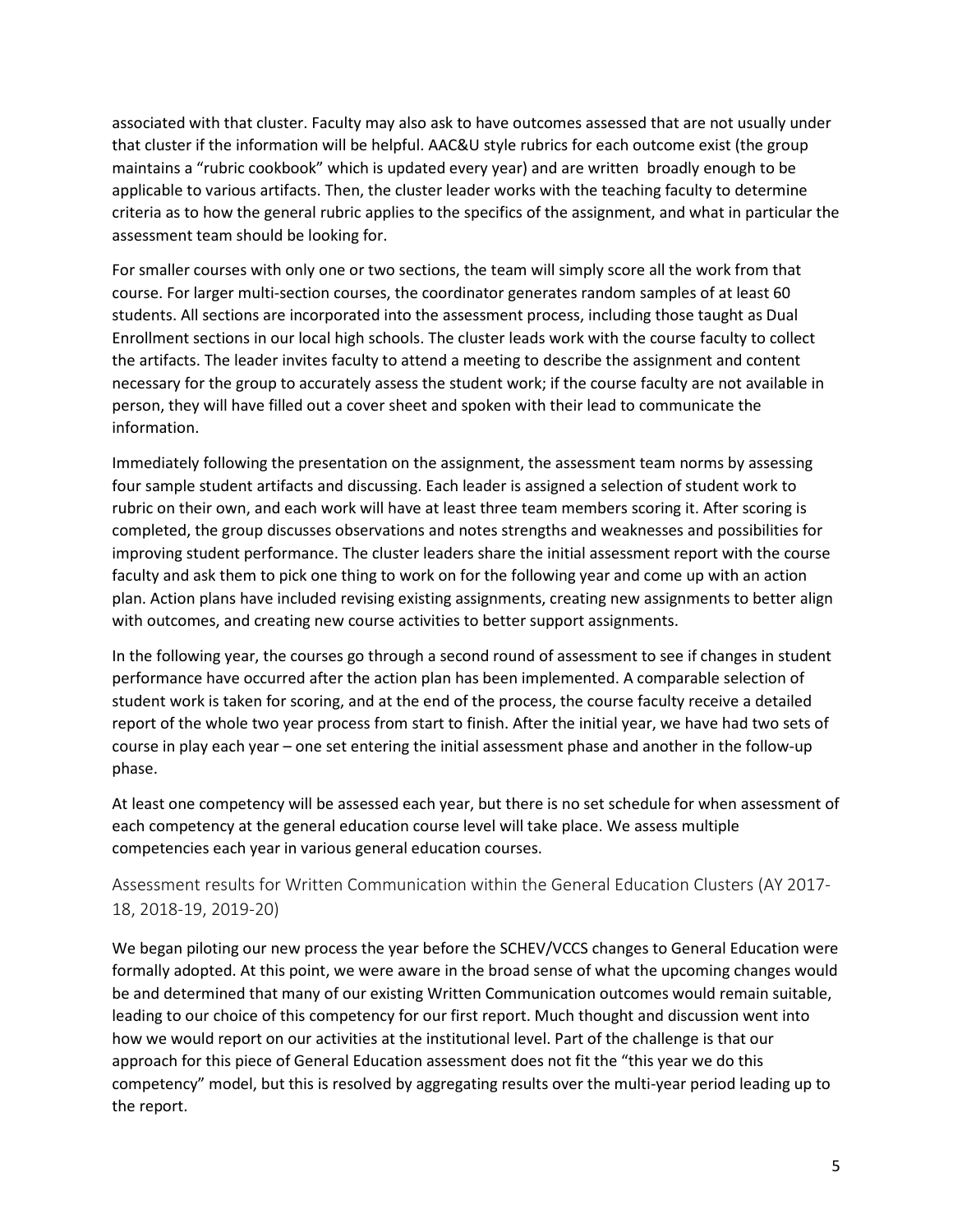Aggregating the results also addresses another concern. In recognition of our small size and the resulting possible "N", to ensure a high level of faculty participation, and to generate honest and open discussion with faculty about their assignment and course strategies, we have promised a level of anonymity in public-facing reporting. While course faculty are provided with precise scores and detailed feedback, we will not separate scores for individual courses. The following is a combined score report for all courses that chose at least one Written Communication outcome for assessment on student work products over the reporting period.

|     | n   | mean | SD   |
|-----|-----|------|------|
| WC1 | 129 | 2.14 | 1.03 |
| WC2 | 48  | 2.26 | 0.72 |
| WC3 | 48  | 2.14 | 0.64 |
| WC4 | 48  | 2.30 | 0.86 |
| WC5 | 74  | 2.08 | 0.72 |

| Chemistry          | $n = 57$ (32.2%) |
|--------------------|------------------|
| English            | $n = 74$ (41.8%) |
| <b>Mathematics</b> | $n = 46$ (26.0%) |
|                    | $n = 177$        |

Disciplines which contributed student work



On average, scores are in the "developing" range, indicating that the students are performing adequately and with few errors in written work.

We then asked participating faculty for their permission to include their work as highlights to offer a better sense of what the assessment process provides for them.

#### *Highlight: Written Communication in English Composition*

ENG 111 (College Composition I) was part of the first pilot group for our new assessment process. As noted above, the outcomes associated with each cluster are not limited to a single area, and English Composition owns outcomes in both Written Communication and Critical Thinking. For the initial assessment, ENG 111 faculty chose their final research paper assignment as the assessment artifact, and the assessment team used rubrics for the outcomes in both groups. The key finding was that the Written Communication outcomes were *not* the weak area, and that the lowest scored outcome was CTI: "Evaluate evidence to determine its credibility in supporting inferences or arguments." After discussing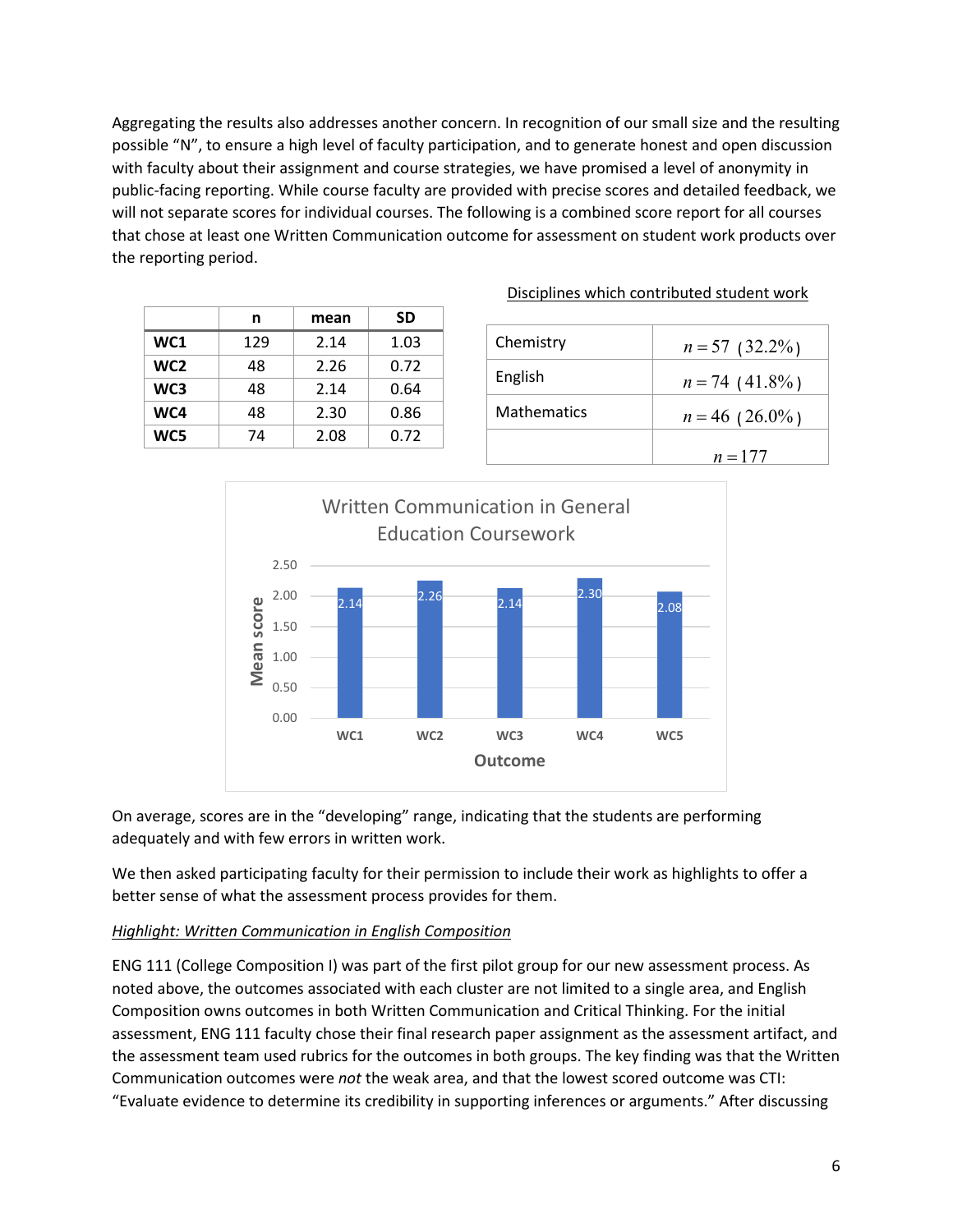the results, English faculty chose to follow up by creating a new activity that addressed the Critical Thinking outcome, the results of which will be detailed in the year for the Critical Thinking competency. Through the assessment process, English department faculty were able to see that the students were on track with their Written Communication skills and determine how to best direct their attention and resources to areas where the students were struggling.

#### *Highlight: Written Communication in College Chemistry*

For our pilot of course-embedded assessment of General Education Outcomes, we selected, where possible, courses that were taught by the Cluster Lead for each Cluster. This guaranteed familiarity with the material, and "faculty buy-in" from at least one participating faculty member. CHM 101 allowed us to experiment with various strategies – all sections of the course are taught by the lead for the Natural Science Cluster, and this simplified the process considerably as we always had artifacts on hand quickly and could give ideas a trial run. Working with these sections has also helped us to assess the overall assessment process.

After the initial assessment on CHM 101 lab reports, the instructor reviewed the feedback and decided to introduce scaffolding activities at the beginning of the semester including:

- Discussion of what constitutes useful observations.
- Student evaluation of sample observations/conclusions.
- Practice exercises involving making observations and using those observations to make conclusions.

Also, "proper use of terminology and/or written conventions used in the field of study" was added to the grading rubric for lab reports, making expectations clear to students.

As the assessment team scored the second round of lab reports, the perception was that things had improved – specific errors in usage that had previously been flagged seemed to be in evidence less often, and the instructor was able to identify that the percentage of students who had made a particular terminology error had dropped from 50% to 20%. However, the mean score for WC1 was lower than the previous year. The assessment team took a closer look at the apparent discrepancy and discovered the cause.

In the first round of assessing, the team was just beginning to study and work with rubric based assessment. They had performed calibration exercises in various combinations and found at the time a high degree of agreement (inter-rater reliability) as expected. What they had not anticipated was a shift over time: as the team worked with the rubrics, they gained a better sense of the distinction between assessment score and assignment grade and were getting tougher with the scoring. After reviewing the results of the Fall 2018 assessment, the assessment returned to the set of labs gathered in Fall 2017 and re-scored them. The result was that now those scores were lower than before and the Fall 2018 performance was an improvement.

### Written Communication within Career and Technical Programs

For the course embedded assessment of Written Communication within the Career (Occupational) and Technical education program, we asked program faculty to focus on two of the Written Communication outcomes: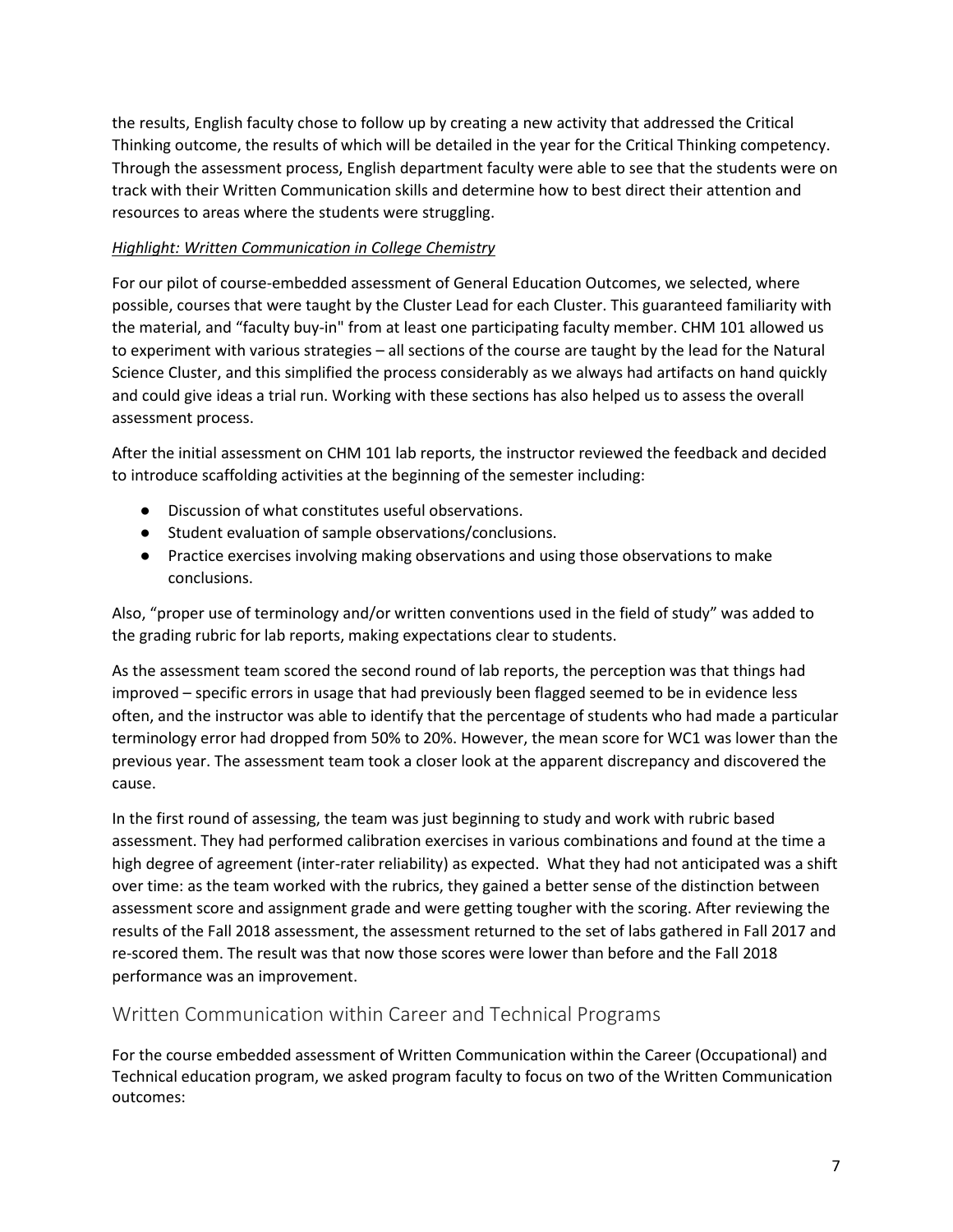WC1: Demonstrate proper use of terminology, notation, and/or written conventions used in the field of study.

WC2: Produce substantially error-free prose in response to writing assignments.

At the beginning of Fall 2019, the General Education Assessment Coordinator and Assessment Coordinator held an in-person workshop for the heads of all the A.A.S. programs to introduce the idea of embedding General Education assessment within coursework in a way that could contribute to institutional assessment. Most of the programs already had well designed grading rubrics for student work that included items related to written communication competency, but all developed individually and with a variety of grading schemes. In the workshop, the faculty examined the WC1 and WC2 outcomes and rubrics and discussed the differences in approaching a shared assessment rubric in contrast to using their grading rubrics. Faculty were not asked to change their grading criteria or replace existing outcomes, but to also record scores for WC1 and WC2 and submit those results for a work in a designated course.

By the end of the session, each faculty member had identified the course in which the assessment would take place along with the assignment. At the end of the academic year, program faculty submitted their results and analysis. Again, due to the varied nature of the programs, the level of the course chosen, and the complexity of the assignment within the course, there is no value in using the data to compare programs to each other. The intent is that, looking across many students across many programs, we get a picture not only of student competency, but also the extent to which program faculty view their students as sufficiently prepared to function in a professional setting.

Assessment results for Written Communication within Career/Technical Education Programs (AY 2019-20)

The results of the assessment of both competencies is that the average score for all Career/Technical Education (CTE) programs that reported results on WC1 was 2.84 on a scale 0-4. The average score on WC2 was 2.88 on a scale 0-4.

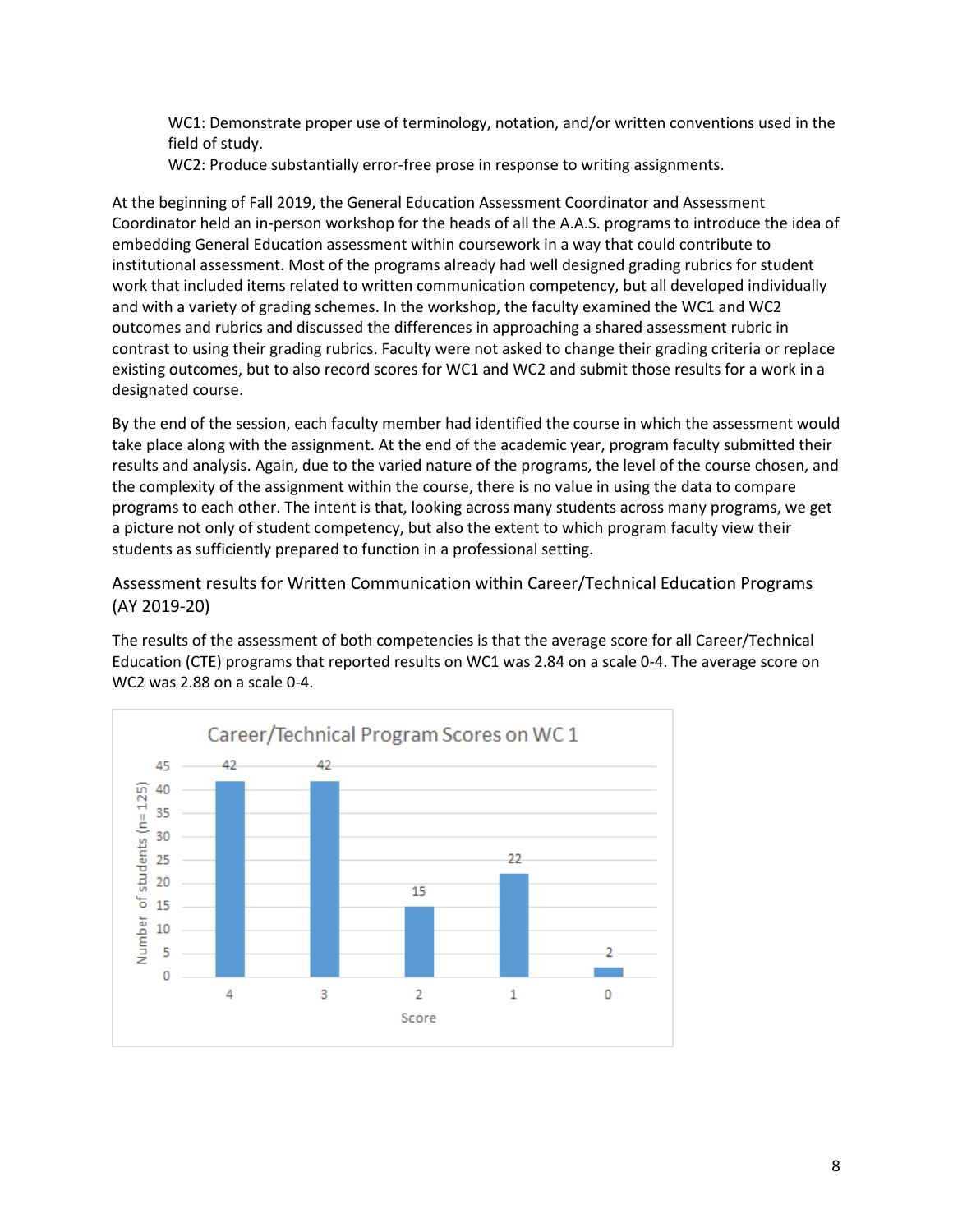

Scores skew higher for this portion of the assessment process, and care should be taken not to make comparisons to either the work done within the general education clusters or with national norms on similar AAC&U influenced assessments. Beyond the initial workshop, we did not spend time going deeply into the background of rubrics of this type or perform a calibration process with multiple raters; again, we focused on the question of "what is meaningful information in the setting." CTE faculty were asked to rate the quality of written work within the context of their discipline, where a "4" was an indicator that the student was writing fully at a professional level for their field and occupation and would perform well upon graduation. We found from the process and results that Career and Technical faculty assign complex and challenging written work to their students, and that overall, they are very satisfied with the student performance on this work.

#### *Highlight: Written Communication in Nursing*

Nursing students who were in their third semester of the nursing program were assigned a pathophysiology paper in their NSG 210 course. Students selected a disease or disorder to research. They wrote a paper on a pathophysiological disease or disorder of their choice that relates to either the adult or the child population. The assignment was an opportunity to explore a particular disease of interest. Paging through textbooks and exploring the conditions of clients in the clinical settings may have provided ideas for topics. Its purpose was to assess the students' understanding and demonstrate practical application of the pathophysiologic processes that occur in diseases.

#### *Highlight: Written Communication in Veterinary Technology*

Veterinary Technology used a technical writing assignment in the applied anesthesia and surgery class, VET 205. The students were expected to enter information into medical records in a complete, accurate, organized, concise manner. The students were provided instruction on medical recordkeeping in a first year, first semester class and the students were given opportunities in advance of this second-year assignment in other classes to practice, in addition to providing samples of appropriate entries. Faculty team-teach the assessment as the VET 205 course is taught both semesters with each faculty member teaching one semester.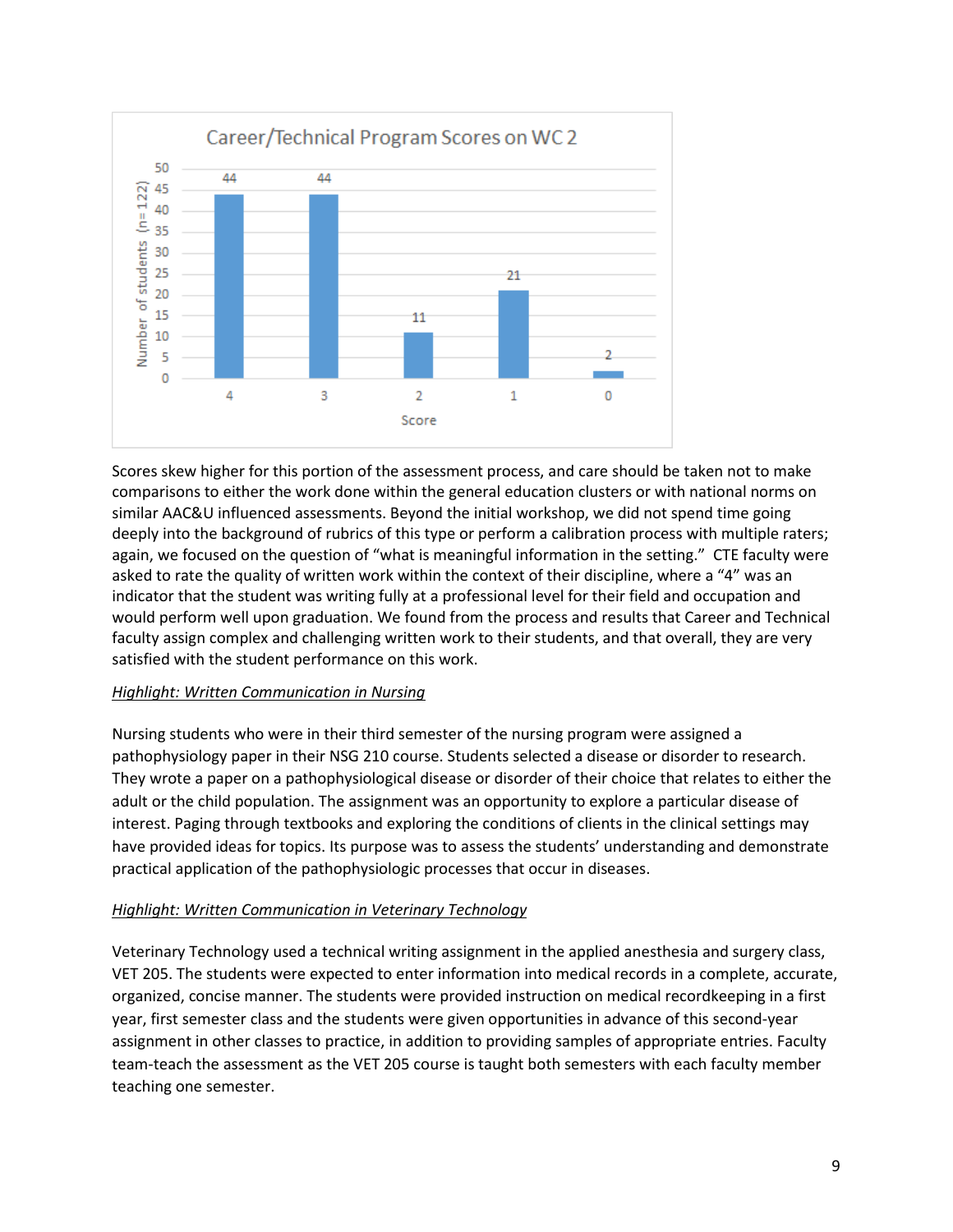## Competency: Civic Engagement

Civic Engagement is the ability to contribute to the civic life and well-being of local, national, and global communities as both a social responsibility and a life-long learning process. Degree graduates will demonstrate the knowledge and civic values necessary to become informed and contributing participants in a democratic society.

Students will:

CE1: Connect knowledge, facts, theories, etc. from course content to one's own participation in civic life, politics, government

CE2: Identify how social movements and collective actions have created legislative action or social change

CE3: Consider their own attitudes and beliefs in relation to the diversity of communities and cultures

CE4: Construct and explore meaningful questions about diverse human experiences

Our goals for assessing civic engagement at BRCC were identified for both the indirect and direct assessment methods as identified in our assessment plan. We chose the Personal and Social Responsibility Inventory (PSRI) as our indirect method of assessing our chosen civic engagement competencies (Iowa State University, 2021). We worked with the PSRI vendor to identify selected scales that closely aligned with our objectives. The three areas that we chose as scales were the Competence for Civic Action, the General Climate for Ethical and Moral Reasoning, and the Global Perspective Inventory

Our goal for this indirect assessment was that students would score higher than previous administrations of the PSRI. Additionally, we wanted our students to meet or exceed the scores for the national benchmarks.

The PSRI, including the selected scales, was administered to students during the 2019-20 academic year as part of the graduation assessment required for all students graduating with an Associate's degree. The results of the 2019-20 administration of the PSRI are as follows and are broken down by the three subscales: Competence for Civic Action, the General Climate for Ethical and Moral Reasoning, and the Global Perspective Inventory.

The Competence for Civic Action subscale results:

BRCC: 3.39 (mean) National: 3.21 (mean)

The General Climate for Ethical and Moral Reasoning subscale results:

BRCC: 3.90 (mean) National: 3.88 (mean)

The Global Perspective Inventory subscale results: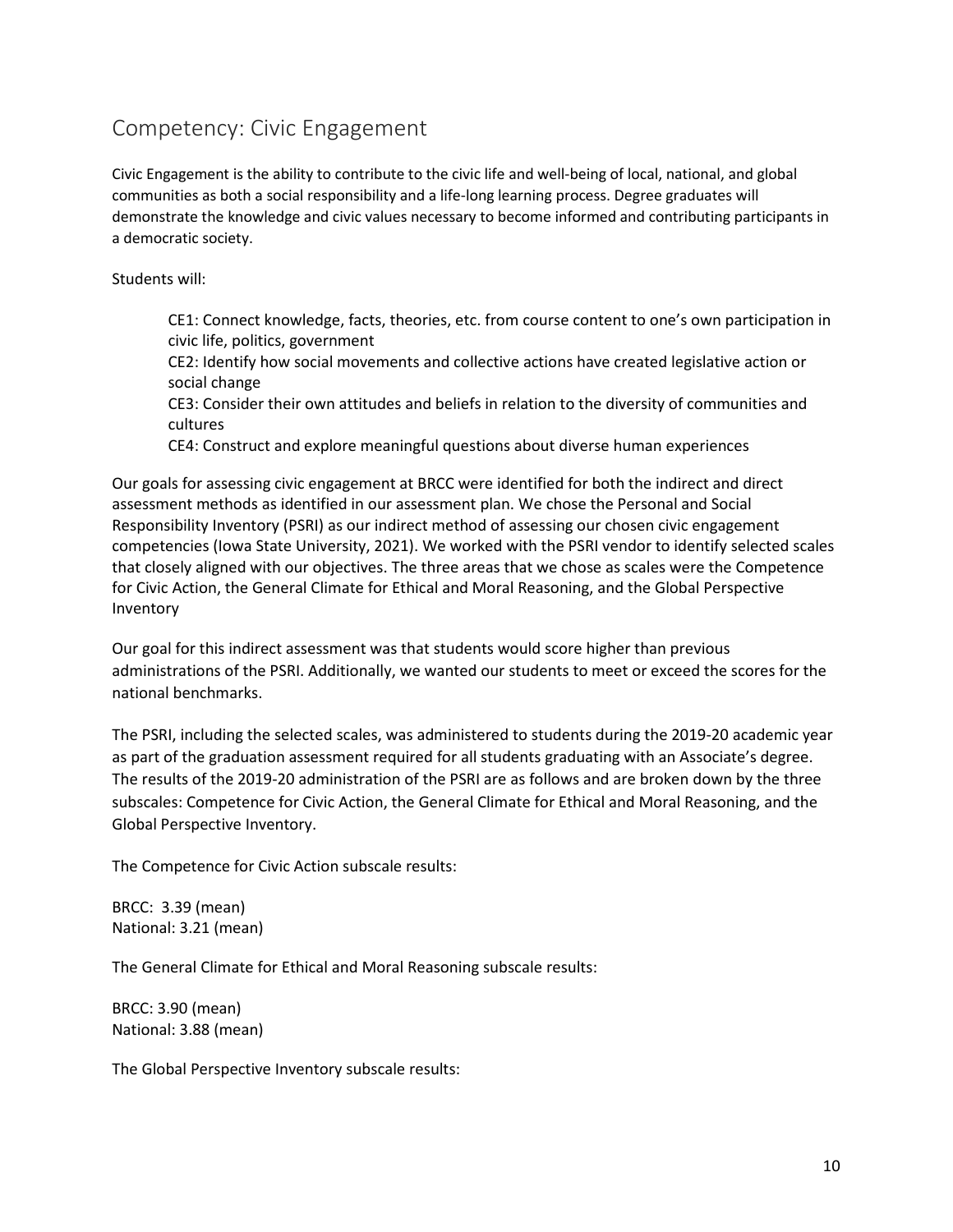

When compared with the national mean, the results of the selected scales highlight some important characteristics of BRCC students. First, for both Competence for Civic Action and the General Climate for Ethical and Moral Reasoning, BRCC students scored better than the national mean. We achieved our goal for our students to score better than the national mean.

Second, the Global Perspective Inventory results were mixed: BRCC students scored higher than the national average in some areas and lower in others. BRCC students scored better in the following subscales: Knowledge, Identity, and Social Responsibility. BRCC students scored lower in the following subscales: Knowing, Affect, Social Interaction, and Community. A recommendation from these results is that BRCC should identify ways to improve student results in the subscale areas where the scores were lower than the national mean. One method for doing so is the continuation of the Blue Ridge Pass Program which is described next.

### Special Project Results – The Blue Ridge Pass Program

BRCC enacted a special project to further the implementation of the civic engagement competency on campus. The program was named the Blue Ridge Pass and its goal was to create students who were better-informed and more engaged citizens through a deeper awareness of the Central Shenandoah Valley area. By connecting interactions with the community and the Blue Ridge campus to the student experience, BRCC anticipates that students will gain a richer understanding of this region and their place within the Blue Ridge community. Getting to know one's community leads to a deeper understanding of the area, which consequently will result in a stronger commitment to the region and ultimately culminate in a sense of responsibility to the community and its members. This is a perfect example of civic and community engagement. It is through this developed commitment that the Blue Ridge Pass connects directly to our mission to prepare our students to contribute to their community.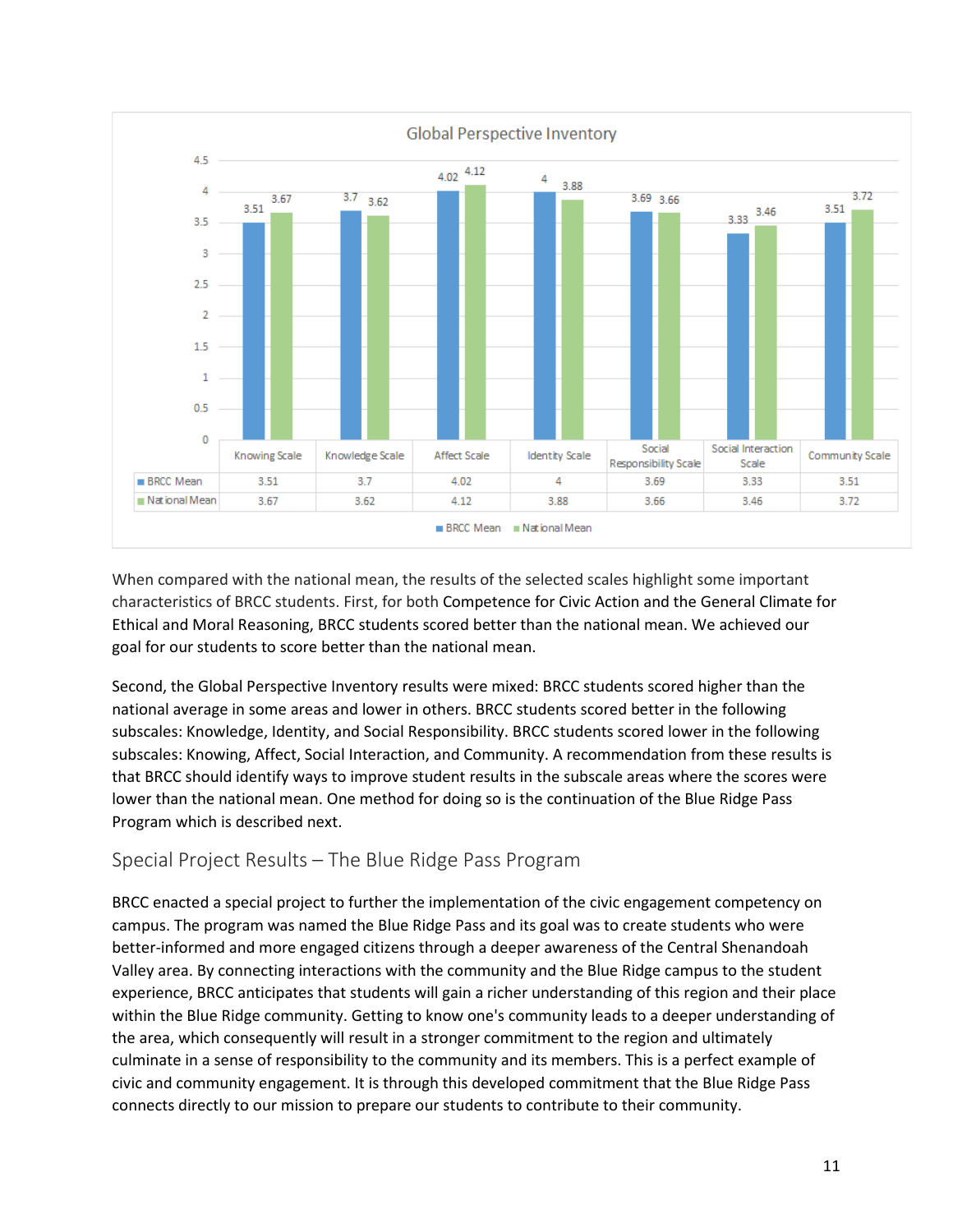The program tracks student participation in community and campus based activities by using a points system to record and award students for being active members of the community.

The program moves students toward the following objectives:

- Demonstrates evidence of adjustment in attitudes and beliefs when working with others promotes diversity
- Connects knowledge, facts, theories, etc. from course content to one's own participation in civic life, politics, government
- Demonstrates appreciation of the perspectives, feelings, or life experiences of others across multiple dimensions of difference
- Engages with others' perspectives and social identities with the goal of addressing one's own position
- Demonstrates awareness that every person is entitled to respect and has inherent value
- Demonstrates awareness of how personal actions influence a social issue

#### Blue Ridge Pass Results

- 387 students engaged in the Blue Ridge Pass Program
- Students earned 3,393 points during the fall semester
- 570 community participation points
- 628 internship points
- 20 job shadowing points
- 2175 volunteer points equaling BRCC students volunteering 435 times in the community
- 5906 internship hours were tracked
- 36 students earned a Blue Ridge Pass Gold Medallion
- 25 students earned a Blue Ridge Pass Silver Medallion

#### *Highlight: Civic Engagement through Service to the Community – The Empty Bowl Dinner*

Blue Ridge Community College is committed to encourage students to become involved in their community to address critical needs. The Empty Bowl Dinner is a civic engagement project which partners the college with the Blue Ridge Area Food Bank, an organization that provides meals to approximately 129,000 food challenged individuals. To educate the community about food insecurity while raising funds to help meet these needs 28 BRCC students donated over 140 hour to plan and offer the Empty Bowl Dinner. Students partnered with college faculty, staff, and their community to arrange the donation of 33 soups which were sold during the dinner raising \$2,200 dollars. These funds were used by the Blue Ridge Area Food Bank to provide 8,800 meals to the food insecure. But not only did the students raise money, they used the event to educate the community on the face of hunger in the Shenandoah Valley region. This awareness could result in an increased number of volunteers to assist the Blue Ridge Area Food Bank or additional events to support this organization. Soup donations that were unsold at the end of the dinner were packaged and delivered to the Valley Mission of Staunton expanding the impact of the students' work by providing meals to the homeless staying at the shelter.

*Highlight: Civic Engagement through Service to the Community – The GradClass/BRCC Volunteer Program:*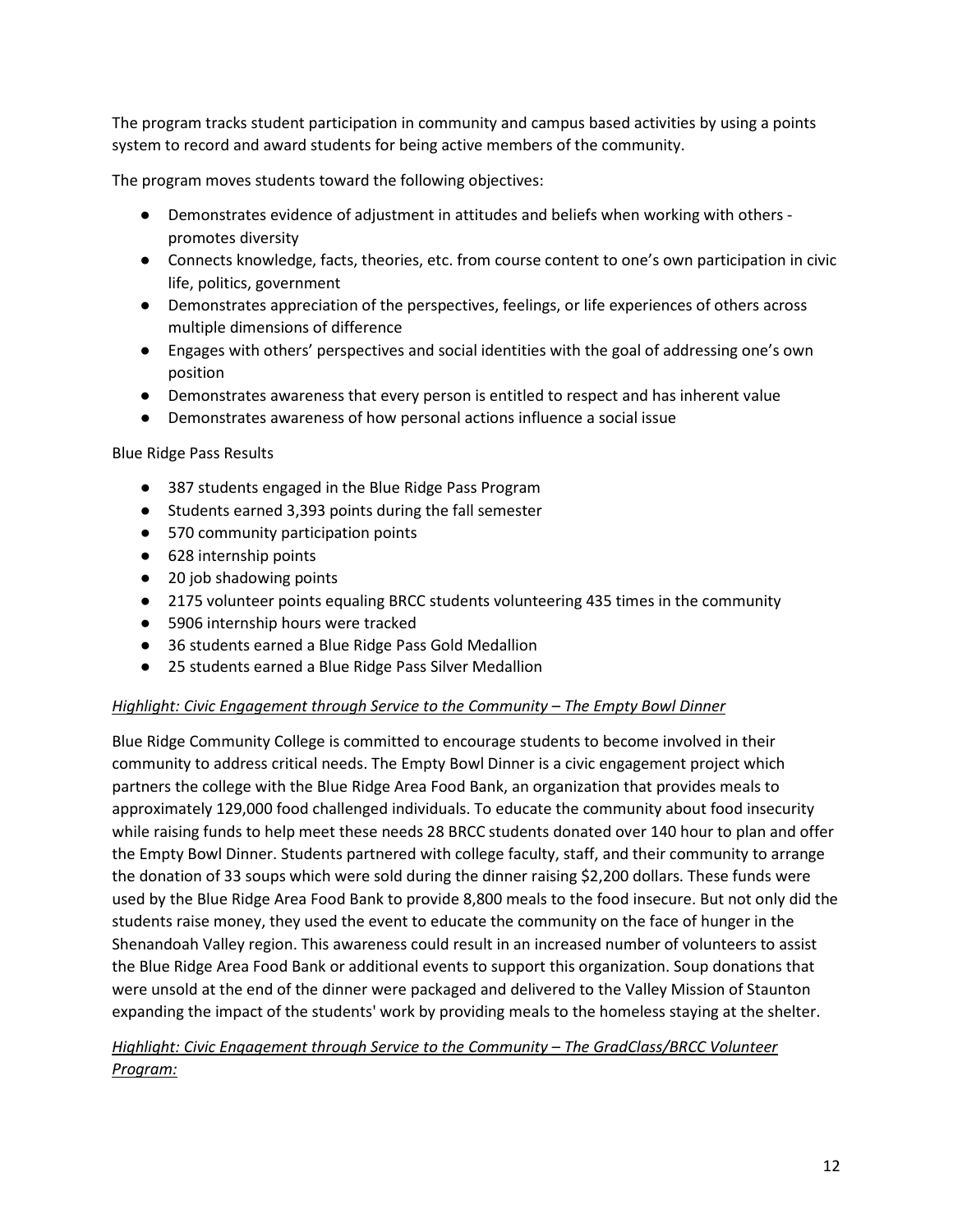Blue Ridge Community College partners with Rockingham County Public Schools to provide space and resources for the GradClass. The GradClass is a limited number of intellectually challenged students between the ages of 18 and 21, who have graduated from high school and elected to continue their education. Although not a formal class or program at BRCC, the GradClass students work to learn soft skills and work skills to assist them in preparing to become functioning members of the community. As part of a civic engagement initiative, Blue Ridge Community College students volunteer to assist the GradClass students in different programs, projects, and to learn different skills. Academic Year 2019-20 volunteer efforts centered on teaching GradClass students skills, including soft skills, cooking skills and home safety skills, which provide them more opportunity to become self-supporting and independent. Forty-two BRCC students volunteered over 898 hours to provide a variety of hands-on training workshops. Topics taught by BRCC volunteers included cooking simple meals, nutrition, simple home repair skills, how to dress for the workplace, and soft skills training. These workshops even included a mini-Chopped cooking contest where GradClass students demonstrated their newly mastered cooking skills to a panel of judges.

The BRCC-GradClass Volunteer program not only provided the intellectually challenged students the opportunity to learn valuable life skills but also the opportunity to work alongside their peers increasing their self-esteem and feelings of belongingness. In addition, BRCC student volunteers developed a greater understanding and feelings of empathy toward a population that is present in their community but greatly misunderstood.

#### **Appendix A**

#### Written Communication Rubrics

|                | 4 (Exemplary)    | 3 (Proficient)   | 2 (Developing) | 1 (Emerging)   | 0 (Insufficient)      |
|----------------|------------------|------------------|----------------|----------------|-----------------------|
| $WC1$ :        | Displays a       | <b>Uses</b>      | <b>Uses</b>    | <b>Uses</b>    | Does not attempt      |
| Demonstrate    | sophisticated,   | terminology,     | terminology,   | terminology,   | to use correct        |
| proper use of  | professional     | notation,        | notation,      | notation,      | technical terms or    |
| terminology,   | level usage of   | and/or written   | and/or written | and/or written | conventions, or       |
| notation,      | the terms and    | conventions      | conventions to | conventions    | usage is so poor it   |
| and/or written | conventions of   | that convey      | correctly      | that generally | is essentially        |
| conventions    | the field in the | meaning to       | convey         | convey         | incorrect or fails at |
| used in the    | context of a     | readers with     | meaning to     | meaning to     | communication.        |
| field of study | complex written  | clarity and is   | readers with   | readers,       |                       |
|                | work.            | virtually error- | few errors.    | although       |                       |
|                |                  | free.            |                | writing may    |                       |
|                |                  |                  |                | include some   |                       |
|                |                  |                  |                | errors.        |                       |

WC1: Demonstrate proper use of terminology, notation, and/or written conventions used in the field of study

#### WC2: Produce substantially error-free prose in response to writing assignments

| (Exemplary) | 3 (Proficient) | 2 (Developing) |            | <sup>1</sup> (Insufficient, |
|-------------|----------------|----------------|------------|-----------------------------|
|             |                |                | (Emerging) |                             |